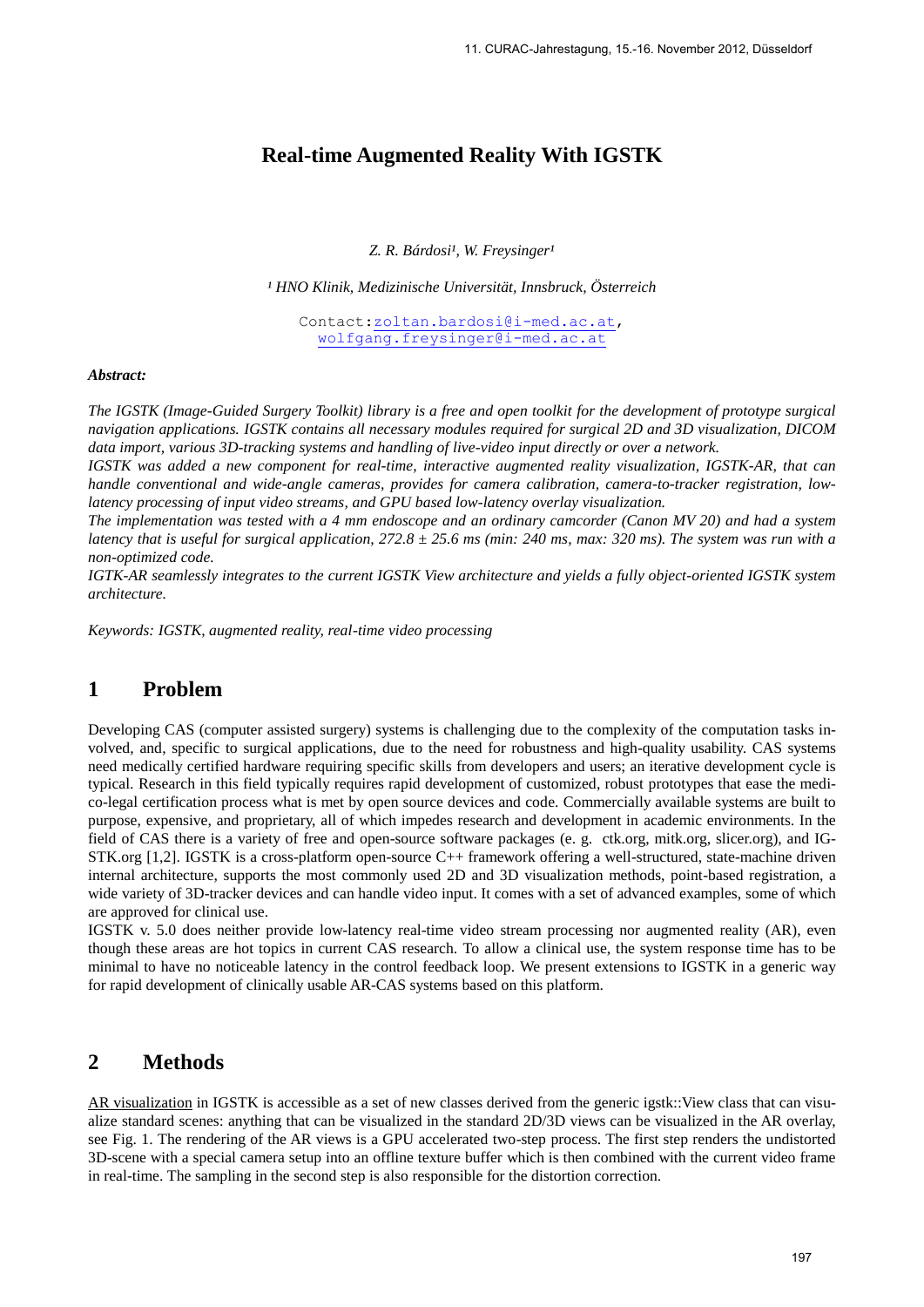A typical hardware setup for AR applications consists of a camera, 3D-tracking, a patient and 3D medical data. Physical scene objects (tools, patient, etc.) are tracked and registered to 3D patient data. Perioperatively, an augmented version of the video from the surgical site is presented to the surgeon, what requires the simultaneous handling of video and 3Dtracker data streams. IGSTK needs to be extended by modules for camera calibration; camera-to-tracker calibration; low-latency video input processing and overlay visualization.

Camera calibration provides estimates for the optical parameters of the camera use (i.e. lense distortion, focal length, etc.) used and is crucial to fuse video images with 3D navigation structures. Camera calibration, Kannala-Brandt [3], supporting conventional and wide-angle optics, is implemented as a stand-alone module, with a planar 3D calibration pattern (8x7 circular blobs), that is simultaneously tracked in 3D. Once the intrinsic camera parameters are known, pixel-wise undistortion maps from camera images to undistorted projections of the 3D scene are calculated by forward-

| <b>IGSTKAR Application</b>             |                             |
|----------------------------------------|-----------------------------|
| IGSTK                                  |                             |
| Data-stream synchronization            |                             |
| igstk::Tracker                         | igstk::VideoImager          |
| TrackerController                      | 222                         |
| <b>IGSTK</b><br><b>Tracker drivers</b> | IGSTK<br>Video drivers      |
| I ow-level<br>tracker drivers          | I ow-level<br>Video drivers |

Figure 1: Standard IGSTK AR architecture

projecting every pixel. The undistorted image resolution and field-of-view are estimated from the camera images. This calculation is highly parallelizable, amenable to considerable speedup. The extrinsic camera parameters relative to the 3D-tracker are estimated with the traced calibration pattern and the Direct Linear Transformation [6]. For tracked cameras, the transformation from the camera's rigid body to its optical center is determined. All parameters are exported in a configuration file as input to the IGSTK augmentation views.

A new video processing concept, the SharedMemoryVideoManager in IGSTK, was created to speed up processing and to reduce latency, see Fig. 2. This can be done with popular GUI toolkits (e.g. Qt, nokia.com) or directly via the operating system's API. Access to the shared memory buffer is controlled with the standard (semaphore based) thread-safe methodology. The SharedMemoryVideoImager assumes that low-level video drivers are separated into different applications. A small, external cross-platform OpenCV (opency.org) "video broadcaster" was written to read and send video frames to the shared memory video buffer, from

where they are directly uploaded to GPU memory by the AR view class. IGSTK-AR applications so only depend on a



Figure 2: Shared memory IGSTK AR architecture

generic video frame reader using a shared memory object to access the frames. Video data are read only once, when being uploaded in the AR View class to the GPU. IGSTK was further extended with an OpenIGTLink [4] based tracker class, that receives tracker data via an OpenIGTLink client-server connection, see Fig. 2. The OpenIGTLinkBroadcaster application provides any IGSTK supported tracker over TCP/IP network.

A demonstrator AR application, using the OpenIGTLink tracker and the new AR view classes from the IGSTK-AR, was written. It reads the descriptions of virtual objects that are connected to tracker tools from an XML file, which defines the location of the mesh data files, color and opacity for the rendering, name of attached tracker tool and registration parameters of the object to the tracker tool. On base of these objects an ordinary scene-graph is built and visualized in an augmented video overlay view. The tracker was completely handled by a separate application, the

OpenIGTLinkTrackerBroadcaster example, which pumps the tracker data into an outgoing OpenIGTLink connection; this TCP/IP stream was received by the new OpenIGTLinkTracker module in the AR application. The AR demo used an off-the-shelf camcorder (Canon MV 20, DV) as video input, and an optical tracking system (CamBar B2, Axios 3D [5]). The camcorder was mounted on the stand of the tracking device so that the tracker's center of the measurement volume was aligned with the center of the image taken by the video camera. The video signals (DV, 756x576, RGB) entered the PC via a firewire card. The AR application and the two broadcaster applications were running on a high-end PC setup (an Intel i7 3.4Ghz CPU with 4 cores, a GeForce GTX 460 GPU and 8 gigabytes of RAM, Windows 7, DirectShow interface for openCV). The CamBar B2 tracker requires a high-end machine to calculate the poses from the tracker camera stereo images the Cambar B2 sends via GigE to a proprietary application.

Optical calibration was done with approximately 20 different images of the calibration pattern; images and 3D-positions of the attached tracker tool were logged. The views were analyzed automatically with OpenCV's circular grid detector, camera calibration and camera-to-tracker registration were executed and the parameters stored.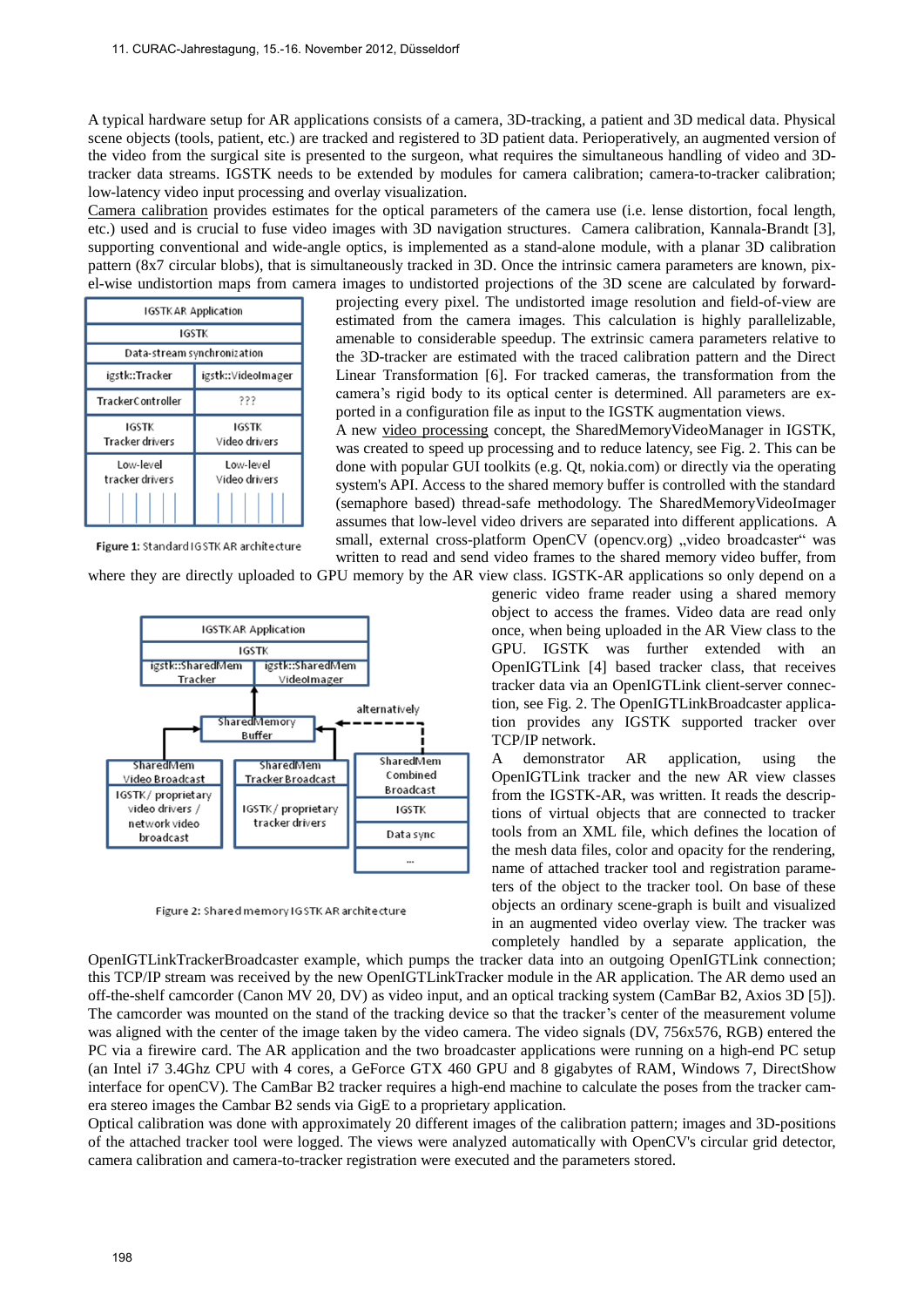CT images (1 mm slice thickness) from a plastic skull passive tracker markers and implanted titanium screws were used to build a 3D model of the maxilla (marching cubes algorithm and decimation to 20 % of the original triangle count) and the whole head; the registration of the maxilla to the rest of the skull was calculated. These segmentations were visualized with the AR overlay application.

### **3 Results and Discussion**

The skull was rigidly registered to the CT-data using the screws with < 1 mm RMS, which is a sufficient application accuracy. Pixel-wise distortion [and undistortion] between camera images and undistorted projections of the 3D scene are calculated by forward- [and back-]projecting every pixel in less than 1 minute on one core of a recent PC. the distance between the camera (+ tracker) and the object was approximately 1 meter, and the used camera had less than 60 degrees field-of-view. This distance has corresponded to the near border of the optimal working volume of the optical tracking device. The precision of the overlays in the video of the DV-videos were visually evaluated by overlaying a virtual coordinate-system on the tip of the pointer-tool at different positions. The overlay error was found to be around 1 mm, which was adequate for the demo application.

To evaluate the speed performance of the system, a feedback loop was created by filming a plastic skull (with retroreflective markers) and the screen. The PC screen showed a digital watch with centisecond resolution and the augmentation. This feedback loop generates a series of past frames as part of the background and allowed to measure the latency of the system. Photographs were taken of the monitor at various times, the differences between the time displayed by the stopwatch application and the time-stamp visible on the processed AR-image were evaluated. 80 images were randomly sampled from a twenty minute long sequence. The latency was found to be  $272.8 \pm 25.6$  ms (min: 240 ms, max: 320) ms). This includes all processing and rendering steps. From this performance it is concluded that the proposed modifications provide a low-latency real-time augmented reality module for IGSTK. It can be used for rapid development of prototype applications in the AR field. The performance of the rendering system runs without noticeable latency even when using FullHD resolutions. The precision of the calibration is comparable to or better than other widely used methods [7]. The distortion map's structure and the intrinsic parameters are generic, so it can be created with any suitable camera calibration method.

Compared to the standard video imager class, the structure was greatly simplified (no ring buffer and device-dependent drivers). This reduces the processing load and complexity on the application side, eases interfacing with proprietary



Figure 3: Photo of the AR-IGSTK demonstrator latency measurement: A sample measurement which shows a lag of 240 ms.

(video) drivers and allows device independent video handling and network video streaming inside IGSTK. Video and tracker synchronization can be done with minimal effort.

The abstraction of the video drivers, Fig. 2, has major advantages over the current integrated VideoImager architecture, Fig. 1: device-independency on the receiver side of the application, and increased flexibility to run with different hardware without recompiling. Moreover, proprietary drivers do not have to be integrated into IGSTK: a small application that drives the hardware and writes to the shared memory buffer is enough.

The new approach (see Figure 2) simplifies the application's portability and internal structure: no link to untested or proprietary video drivers, and no low-level processing of acquired data. A considerable speed-up is due to the fact that IGSTK does not have to handle intermediate video data internally. This architecture eases software verification and avoids the need to keep track of low-level driver dependencies in the main application. Additionally, the number of possible states within the application explodes with the increasing number of support libraries handling different devices. Now, the main application contains only a few simple device-independent drivers. Medical certification also becomes easier, since it is enough to prove once, that the main application is correct, and that it handles any possible data that appears in the shared memory buffer properly. In case of extensions, it is enough to